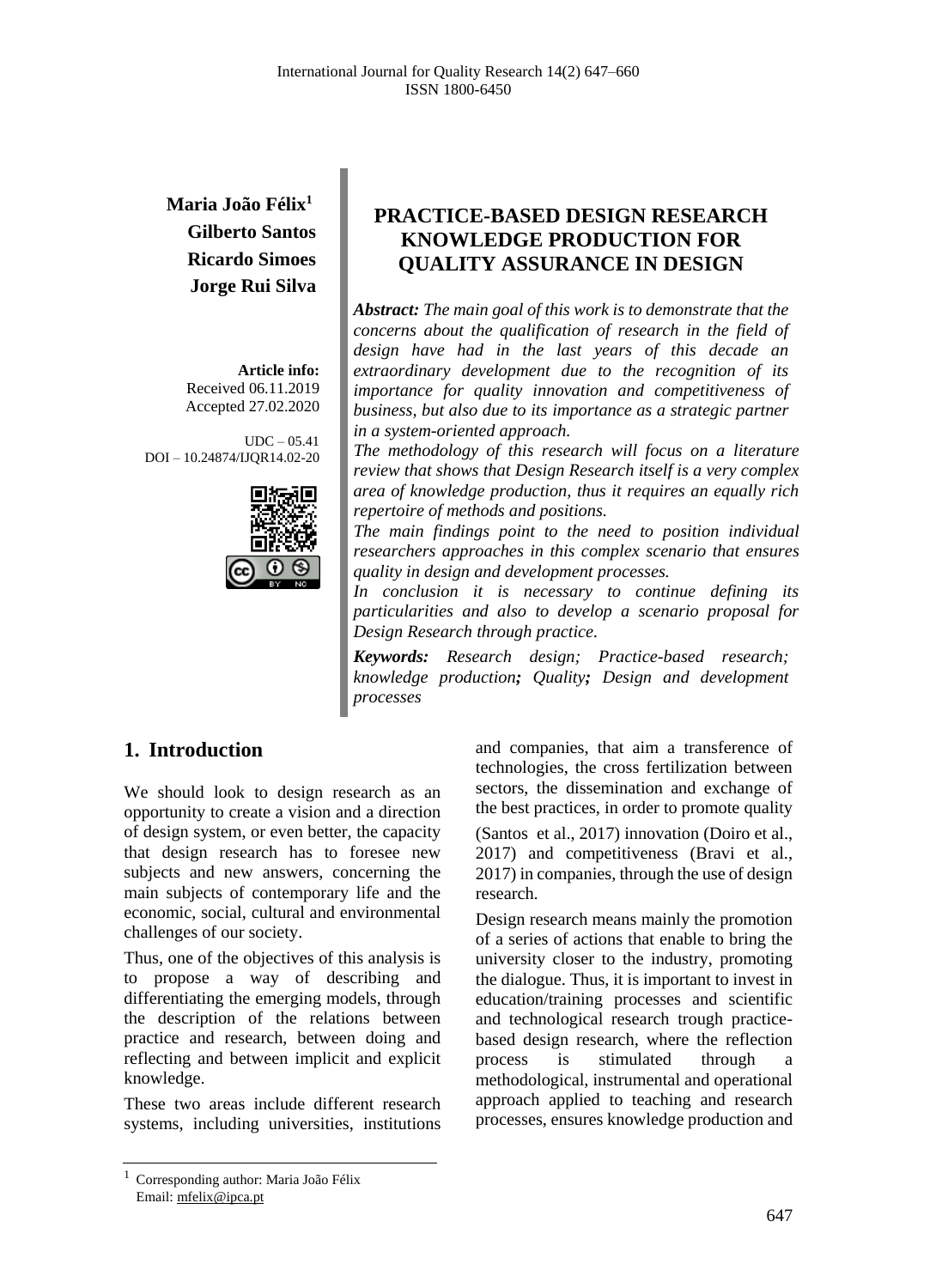

the quality in design and development processes, where are necessary good ideas (Santos et al., 2018; Sá et al., 2019).

We need a global vision of design research, Richard Buchanan (Buchanan, 1992) has always said that there is not a unique definition that is totally appropriate to design. All the same approaches and methods of design research are varied and complex, an aspect that is often neglected when it comes to debate the concepts of rigor and traditional scientific methods and when simplistic methods are proposed.

A perspective of systems in design research offers a holistic and dynamic vision, where it is seen as a complex and changing area, where new ideas and positions are created, where there are ideological contradictions and where new research practice patterns are created (Sevaldson, 1999)

The design history, as a subject for study and mainly as research object in universities, is recent, but the tendency to transform real-life settings and produce objects has been a part of human activity since the most ancient times.

During the transition from a world of craft skills to an industrial society, the process of making design continued to be an implicit process, learn through experience. It did not develop as other knowledge areas, in a coded subject that was transmitted through a formal learning process. Its particular history results from the inner nature of design that is situated between the artistic and craft ability, producing cultural products and contents, and also results from scientific practice that produces technical products and contents.

During the first experience of training at university level, it was possible to find the first attempts to code the subject and formalize a method for learning design.

Simon's approach, (Simon, 1969) has placed design subject in a new perspective, and facilitated its introduction at universities as a study and research object. Conversely it proved to be contradictory and its application proved to be limited to the real context of

professional practice. Thus, recent debates have tried to establish a balance between the two extremes of design, which is seen as an artistic talent of the person and design as a science. Donald Schön (Schön, 1983) was one of the first persons to question Simon's positivist doctrine, supporting theories of design as a science. From the point of view of Schön, design is the interaction field between theory and practice, where scientific reflection does not fit in the reflection about design and its impact in the context.

This more balanced view of design further enhances its capacity to produce knowledge, but on its own way, which does not necessarily reproduce scientific means in the positivist sense. Therefore, design research is starting to be interpreted in the phenomenological point of view, and design reality is taking into consideration for the creation of rules and general principles that are, however, in permanent development according to the point of view and context changes.

It is not just the academic community that explicitly interprets this approach, the elements of professional world increasingly make design and also acquire and develop knowledge about and for design. In these companies, multidisciplinary professional groups have, over time, created not only codified technologies, but authentic design, enhancing innovation theories.

There is also research in a more transversal and multidisciplinary way, particularly at doctorate level, that has been trying to explore the true potential of design as a research tool about the present situation, and with much more operation possibilities than those traditionally consolidated. These are transversal research project that connect design questions to emerging contemporary phenomena, revealing in real time the impact that the changes that are taking place can have over theoretical and practical aspects of the subject.

The objective of this work is to contribute to the understanding that the knowledge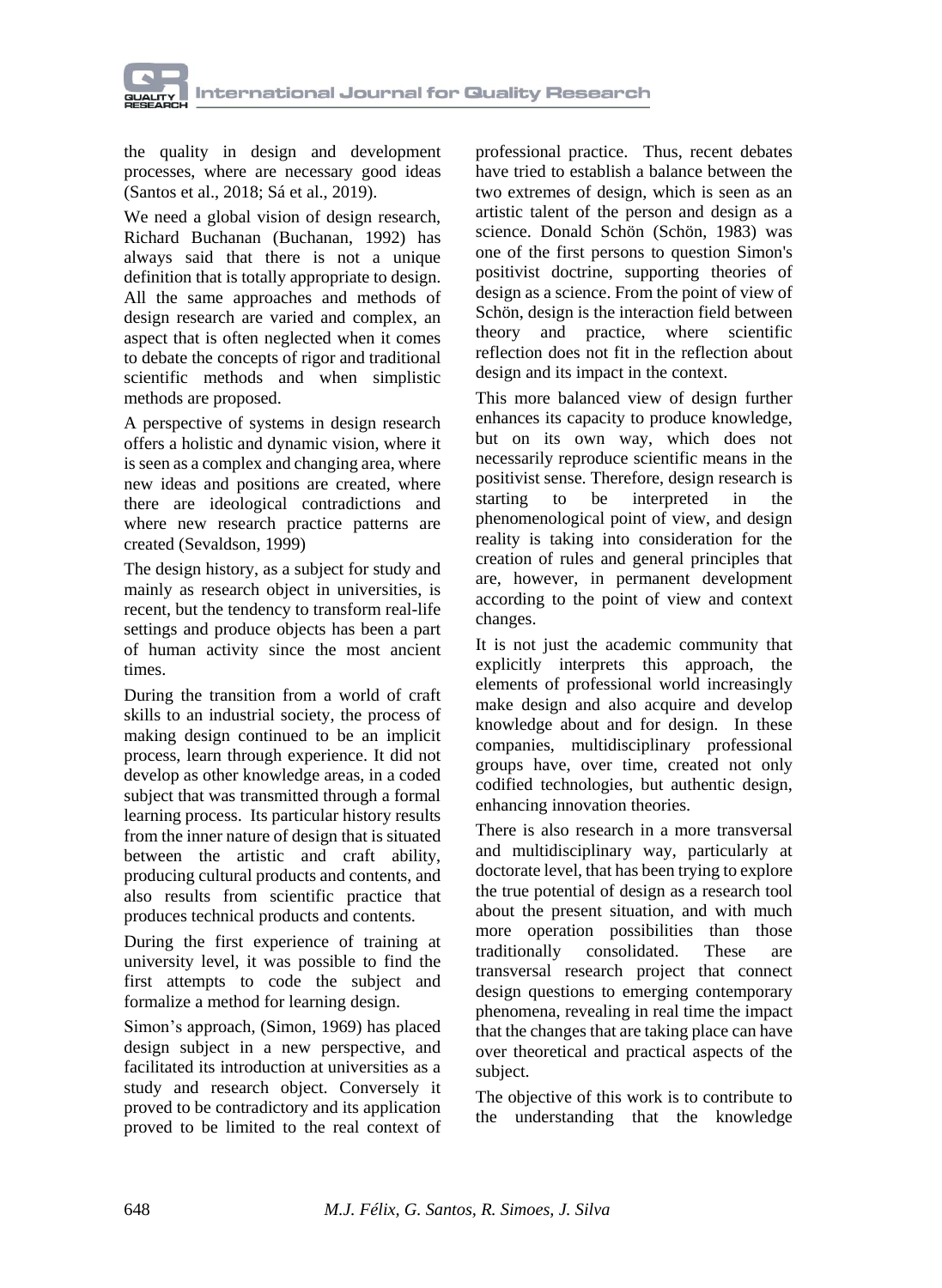production in practice has a much greater potential than a mere curiosity of academic research.

It is claiming a stronger focus in the production of general knowledge within the different domains and in society.

This work also aims to build the basis for future studies realizing that the construction of tacit knowledge, has great potential to generate the knowledge that we need for a sustainable future.

In conclusion it is necessary to continue defining its particularities and also to develop a scenario proposal for practice-based design research, guaranteeing the different approaches of individual researchers in this complex scenario, that ensures quality innovation (Santos et al., 2018) in the design and development processes and stimulates the knowledge production.

## **2. Literature review**

In the early 1960s, the notion of design research arose, which until now had been based on personal and partial concepts. The Design Methods Movement emerged from a series of conferences. The movement was developed through a series of conferences in the 1960s and 1970s: in London, 1962, "*The Conference on Design Methods*" (Jones & Thornley, 1962); in Birmingham, 1965, Sidney Gregory's paper, included in "*The Design Method*" proceedings of the conference he organized (Gregory, 1966); in Portsmouth, 1967, "*Design Methods in Architecture Symposium"* (Broadbent & Ward, 1969); in Cambridge, Massachusetts, 1969, (Eastman, 1970); again in London, 1973, "*The Design Activity*" (Bayazit, 2004); again in Portsmouth, 1976, "*Changing Design*" (Evans, Powell, & Talbot, 1982) and, in 1980, "*Design: Science: Method"* (Jacques, R., & Powell, 1981).

These events were useful for design research. Design came to be understood as a process and a systematic view, from these discussions. In some of his articles, Bruce

Archer highlighted design as an activity common to many disciplines (Archer, 1965).

Systematic approaches to problem solving through computer technology and management theory have been developed. One of the objectives, of the first researchers, was to launch design as a science. This period began with "*The design science decade",* by Buckminster Fuller (Fuller & McHale, 1963), and ended with "*The science of the artificial",* written by Herbert Simon (Simon, 1969) at the end of the decade.

Design was considered worthy of study, intellectually difficult, partly formalized and partly teachable and not an intuitive and artistic approach.

A typical design research includes prescribed models, the design process, how to use and how to disable the design done, that is, standard management models that consider using information and specifications. Develop systematic methods to rationalize decision making

Since 1970, there has been a greater interest in systematic design methods and design science (Bayazit, 2004)

On the engineering side, Morris Asimow (Asimow, 1962), Thomas T. Woodson (Woodson, 1966) and Vladimir Hubka (Hubka, 1974a), (Hubka, 1982) introduced a new generation of systematic design methods. According to Hubka and Ernst Eder (Hubka & Eder, 2012) the period after 1967 and especially in the seventies can be labeled as the starting point for the development of design science. Hubka continued the work that had begun in 1960 in Czechoslovakia. His book "*Theorie der maschinensysteme"* (Hubka, 1974b) theory of machine systems expands the horizon of design knowledge to generalization and recognition of the object.

The problem of the project, understood as process, was thoroughly discussed in "*Theorie der konstruktionsprozesse"* (Hubka, 1976) theory of the design process and later transformed into a generalized process model (1980). Hubka (1978) addressed the topic of education in design in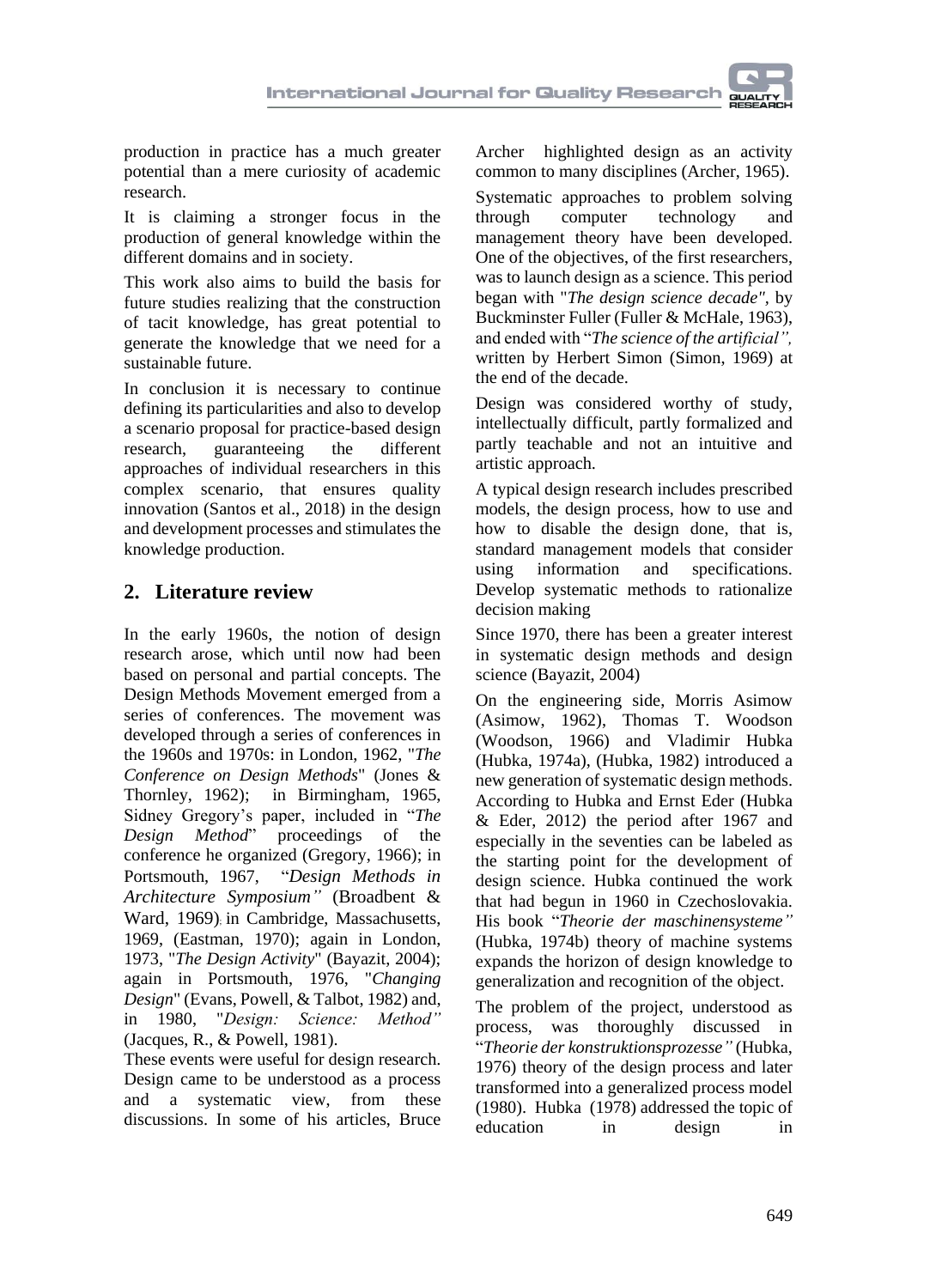"*Konstruktionsunterricht an technischen hochschulen"* (Hubka, 1978) and in the article *"Design education and design science"*, published *in The place of design in the engineering school: Proceedings of the S. Neaman international workshop* (Hubka, V., and Eder, 1989) and began to consider design science in the essay "Konstruktionswissenschaft"

(Hubka, 1974a).Vladimir Hubka organized the first *"International Conference on Engineering Design"* (ICED) in 1967.

Hubka and Eder spent several years in the industry, working and leading design teams and defining design science as follows: "*The term Design Science should be understood as a logically related knowledge system, which should contain and organize the complete knowledge production about and to design"* (Hubka & Eder, 2012, p.73)

In the 1970s, the so-called intermediate years (Luck, 2006), there was a reaction against previous prescriptive design models. The Design Methods Group, on the one hand, and Christopher Alexander's article *"Notes on the synthesis of form"* (Alexander, 1964)*,* on the other, had a great influence in the USA in this decade, as did Chris Jones Design Methods book (Jones, 1970), based on his earlier work and published in 1977 (Jones, 1977).

The evolution of design research includes the work of Horst Rittel and Bruce Archer in 1973 at the University of Ulm. This second generation of design methods recognised the participants and their arguments as part of the process. Rittel (Rittel, 1972) understood planning problems as ''wicked problems'', and while science deals with tame problems, most problems in life are inexorable.

Bruce Archer recognized the importance of design education in general education, in schools, for children and for everyone. Design has its own tools that are not only to imitate science. *"Design has its own distinct things to know, ways of knowing them, and ways of finding out about them"* (Cross, 1982 p.221). Progressively, it was recognized that design should be understood with its own

terms. Typical research included theoretical analysis of what design was, descriptive design studies and participatory methods.(Cross, 2006)

Meanwhile, the Design Research Society (DRS) was founded in London in April 1966. The Design Methods Group (DMG) and DRS began publishing the DMG-DRS newspaper instead of the DMG newsletter, until 1979, while DRS started the Design Studies newspaper, edited by Nigel Cross until then.

In 1980, in the so-called consolidation period (Luck, 2006) several magazines appeared: in 1979, Design studies; in 1983, Design issues; in 1988, Research in engineering Design. The theme of the book *"Developments in design methodology*"(Cross, 1984) by Nigel Cross, dealing with the design process Project. Specific influential texts: How designers think (Lawson, 1983) Design thinking (Rowe, 1987) Engineering design (Pahl & Beitz, 1984), Practical studies in systematic design (Hubka, 1988) and The reflective practitioner (Schön, 1983).

Donald Schön (1983) started a new paradigm in design research with his book Reflective Pracitioner (Bayazit, 2004), addressed the way designers work and recognized the contribution of designers professionals in this area. Schön made a significant contribution, focusing his analysis on professional practice and the daily challenge of dealing with *"messy, problematic situations"* (Guerrini, 2001, p.61), confused and problematic situations. Schön criticized Simon's "science of design", based on the idea that the design process served to solve well-formulated problems (well-formed).

Instead of an abstract methodology for practice, Schön proposed putting trust in the skills of competent professionals (put trust in the abilities displayed by competent practitioners), describing and interpreting the phenomenology of the design process as a *"reflective practice"* (Cross, 2000 p. 45).

Also in 1980, the conference, *"Design: Science: Method Conference"* (Jacques, R., & Powell, 1981), organized by the Design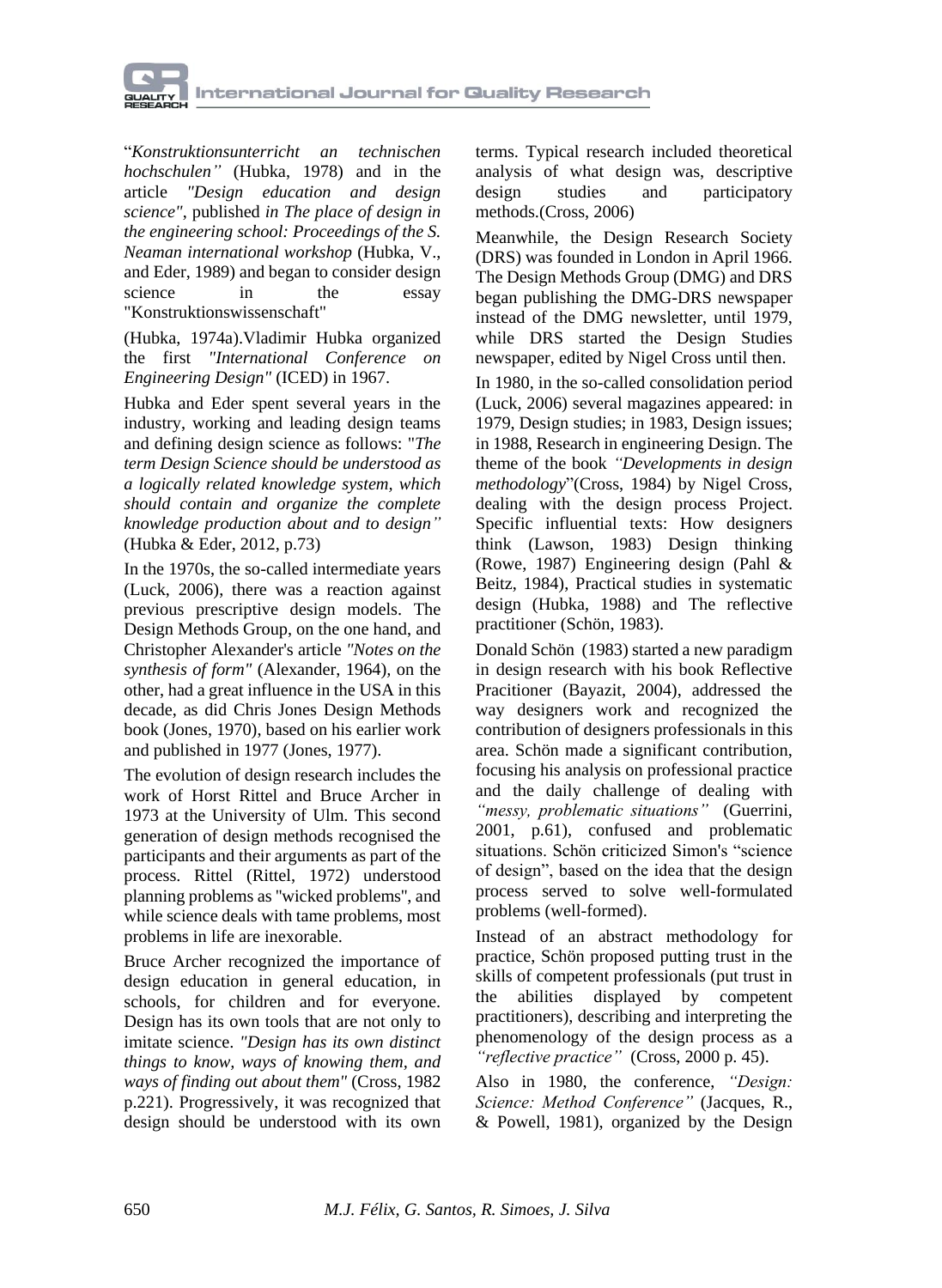Research Society; also L. Bruce Archer, in the paper presented at the conference with the title *"A view of the nature of design research"* (Archer, 1981, p. 30) asks the same question.

Archer limited the scope of design research by identifying the following ten areas across the design domain as a science, design history, design taxonomy, design technology, design praxeology, design modeling, design metrology, design axiology, design philosophy, design epistemology and design pedagogy.

At the same conference Ranulph Glanville, asks *"Why design research?"* and considers that design research should provide a paradigm for science. *"This paper considers the nature of scientific knowledge and of scientific research NOT as a paradigm for design but, conversely, as a design activity in which particular (although not necessarily articulate) restrictions are allowed to operate. […] And research into design should be considered as providing a paradigm for science"* (Glanville, 1981 p. 86)

One of the most important conferences in this period was the Design Policy Conference, which brought together a large number of design researchers at the Royal College of Art in 1982 (Bayazit, 2004). The influence of philosophers such as Karl Popper, Imre Lakatos, Thomas Khun, Paul Feyerhaben (Guerrini, 2001, p.60), was reflected in the construction of design theory and the first scientific formulations of design research.

And Charles Owen, between 1986 and 1993, began issuing the journal on design processes, edited by the Illinois Institute of Design (ID). These publications addressed design research, management and design policy issues and a variety of topics of interest to the design community.

In Europe, research has focused on prefabricated building design, coordinated construction elements and optimization of construction layouts. These research topics were well accepted in universities as well as in research centres as prefabricated buildings (Bayazit, 2004, p. 25) were indispensable due

to the great housing shortage in Europe after the Second World War.

In the 1990s, during the so-called expansion period (Luck, 2006), more journals on design were published, such as the Design journal and Codesign, and more conferences were promoted, such as "*Design Thinking Research Symposia"*, "*AI in Design*", "*European Academy of Design*", "*ICED*" and "*Design Theory and Method* (USA), *"Theory and Methods, in engineering"*.

Comparing the numbers of official studies, outstanding events and activities in specific disciplines over time, there has been a visible change in the attention of design research activity.

During the 1960s and 1970s, many activities were carried out in the fields of architecture and engineering. Mechanical engineering design studies were more productive in the 1980s and, more recently, electronic and software design studies were developed.

A new era of design research began in the 1980s and 1990s.

Design research incentives have been created through government funds to be applied in American industry. Many design departments have emerged at this time, driving academic research. The "*Ohio Conference on Doctoral Education in Design"* in 1998 (Buchanan, R., Doordan, D., Justice, L., & Margolini, 1998), is one of the first calls for design education, particularly industrial design and graphic design.

According to (Buchanan, 1998), the aim of this conference was to deepen the nature and status of the doctorates in design held to date and in the world. The conference proceedings highlight the various fields of research in design and new training models at PhD level and their relationship with professional practice. This includes discussions on ongoing and planned doctoral programs around the world.

*"The Proceedings of the Ohio Conference on Doctoral Education in Design focus on the nature and current state of doctoral*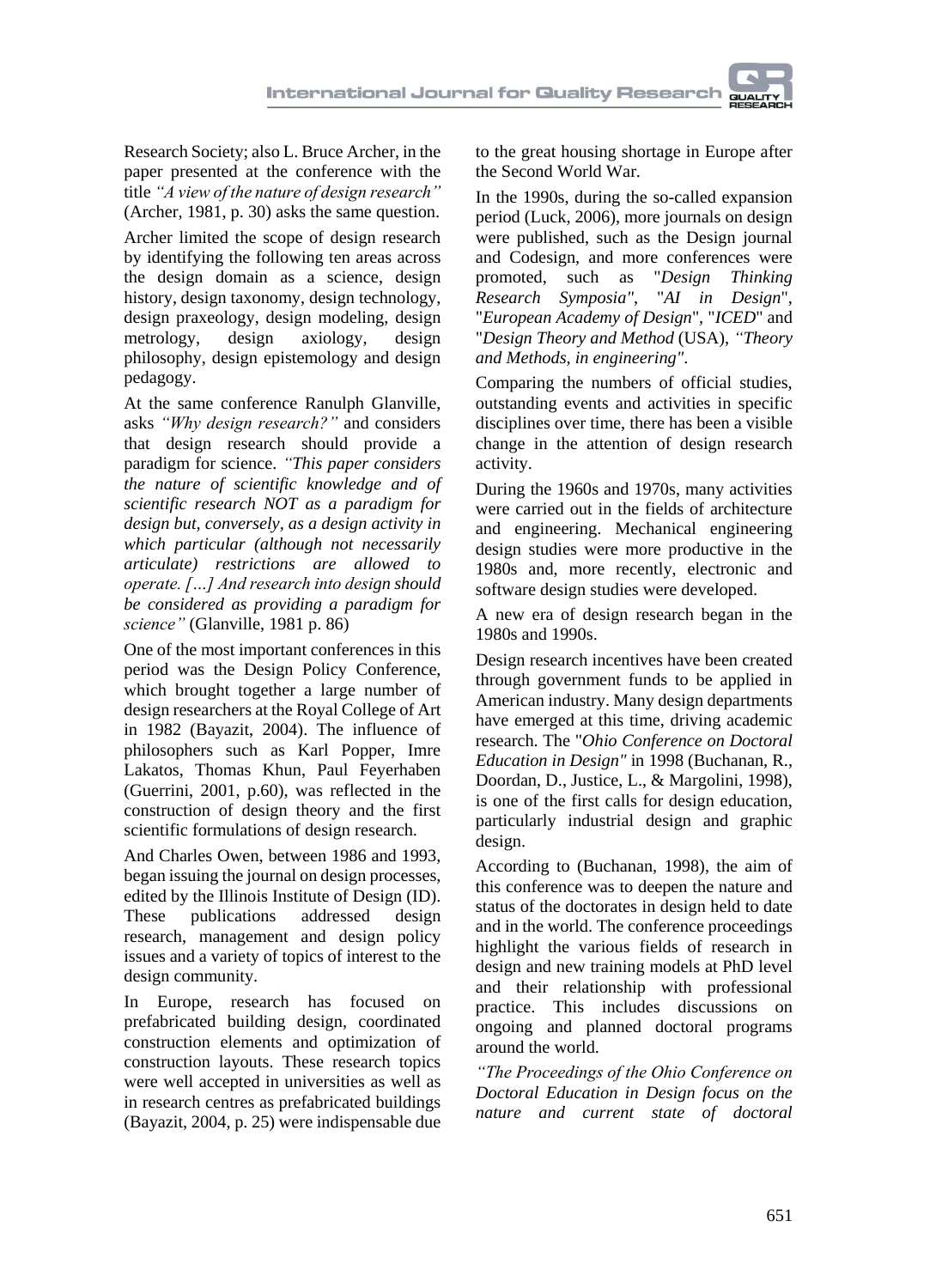*education in design around the world. This volume explores the foundations of design as a field of inquiry, the role of research in alternate models of doctoral education, the relationship between doctoral education and professional practice, and other issues that are central to the development of design as an emerging field of investigation. Included are discussions of many existing and planned doctoral programs around the world"* (Buchanan, 1998).

There was a significant growth in research in all areas of design during the 90's and 2010 verified mainly in new professional and educational challenges. This restructuring of knowledge changed the context of design.

Ph.D. design models began to be rethought in Design philosophies and theories are popular topics for discussion, where the first conferences in the field were held in La Clusaz, France (2000), Tsukuba in Japan (2003) and Tempe in Arizona (2005).

The relationship between practice and research in design has become an important issue among academics as well as in professional communities.

Interest in design doctorates has increased considerably. New programs have been implemented, in large numbers, and many more are emerging, although the question remains about what a PhD in design is. New programs are being developed locally, without any reference to others that are already in operation.

Design practice should not be totally excluded from design research, but in order for it to be recognized as research, there must be a reflection by all those involved in the process, and subsequently the results obtained from this reflection must be communicated. In this way we can approach the practice of research whose main mission is to extract reliable knowledge, both of the natural and artificial world, and make this knowledge available to others in a reusable way.

One of the great problems of research, in design, is the inability to develop a theory based on practice (Friedman, 2003). Designers in many situations confuse practice with research, and do not develop a theory in practice through the dissemination of the results of their work. There is the argument that practice is research and that research based on practice is in itself a way of building theory. Tacit knowledge of design practice is not identical to design theory, we cannot confuse tacit knowledge with general design knowledge,

According to Polanyi, who makes the distinction between tacit knowledge and theory construction, we can consider theoretical knowledge to be more objective than immediate experience (Polanyi, 1974).

According to (Findeli, A., Brouillet, D., Martin, S., Moineau, C., & Tarrago, 2008) the construction of a consistent and coherent methodology of design research has been a constant concern. This phenomenon is not unrelated to the trends and oscillations that methodologies have suffered in recent years and that have affected the scientific community. This excessive focus on finding the right or ideal method(s) tends to be fruitless if not supported by a necessary epistemological, preliminary and insurmountable investigation. Unless we know exactly what the purpose of our investigation is, there is no point in discussing, debating and arguing about the correct or ideal method.

Currently, the epistemological issue of design research is far from being resolved. We think so because there is still doubt between the objectives of the research and the design project. Strange as it may seem, the central question of what could or should be the objective of the research in design is still on the agenda and can be divided into the following set of questions:

*"What exactly are the objects of design considered as a scientific, academic discipline? What are the phenomena of the world we are interested in observing and understanding, that are not already the "property" of other disciplines? What do we intend to say about these phenomena that is*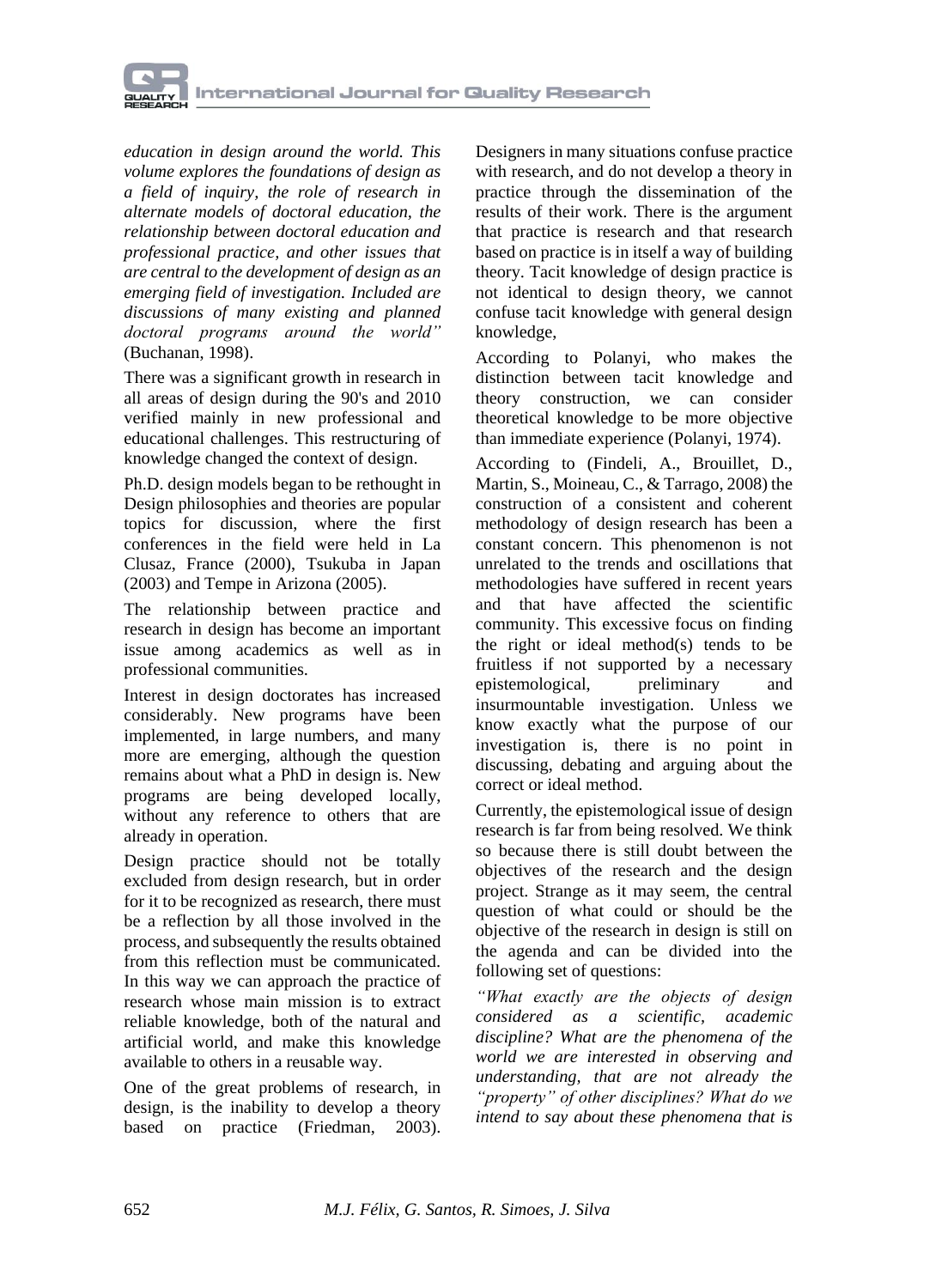

*not known yet and that other disciplines cannot know or at least that design claims to now better?"* (Findeli, A., Brouillet, D., Martin, S., Moineau, C., & Tarrago, 2008)

We believe that these clarifications are useful in identifying what we consider to be the main conditions for an investigation that corresponds to the specifics of the area or design discipline.

All the concerns in developing a greater knowledge of the best procedures in design research through practice, also aims to consider the quality of life (Félix & Duarte, 2018) in all its forms, defined as a result of the combination of social, scientific, technological and environmental control conditions. The concern with the future is imposed by the haunted reality of the planet (Félix et al., 2018), which can see in design a contribution to the development of new products that appeal to equity in the distribution of resources (Chiaradia & Pazmino, 2015).

#### **3. Some types of representation of knowledge of design research**

According to Fällman, (Fallman, 2008) the process of design research can be seen as a triangular model (Figure 1) defined by the areas of activity of design practice, design studies and design exploration, aiming what is, respectively, real, genuine and possible. The sides of this leadership model represent the three external interfaces: Industry, academia and society in general.



**Figure 1**. Triangular model of Design Research (Fallman, 2008)

During the course of the design research project, the researcher can move and toggle between the different sectors of activity in loops and paths – changing the point of view of the researched matter – which differs in terms of design research perspective and its tradition of motivation and research methods.

Design research is different from traditional sciences since it enhances the close link between theory and practice. According to the concept of research through the design by

Wolfgang Jonas (Jonas, 2008) and Alain Findeli (Findeli, 2012), also called research oriented project, the hierarchical distinction of design knowledge in basic and applied knowledge and practical competences in natural sciences is not useful for design research (Jonas, 2006); (Findeli, 2012). Instead, we are referring to the idea of Schön, reflective practice as a close link between acting and reflecting (Schön, 1983) Knowledge of design is inherent to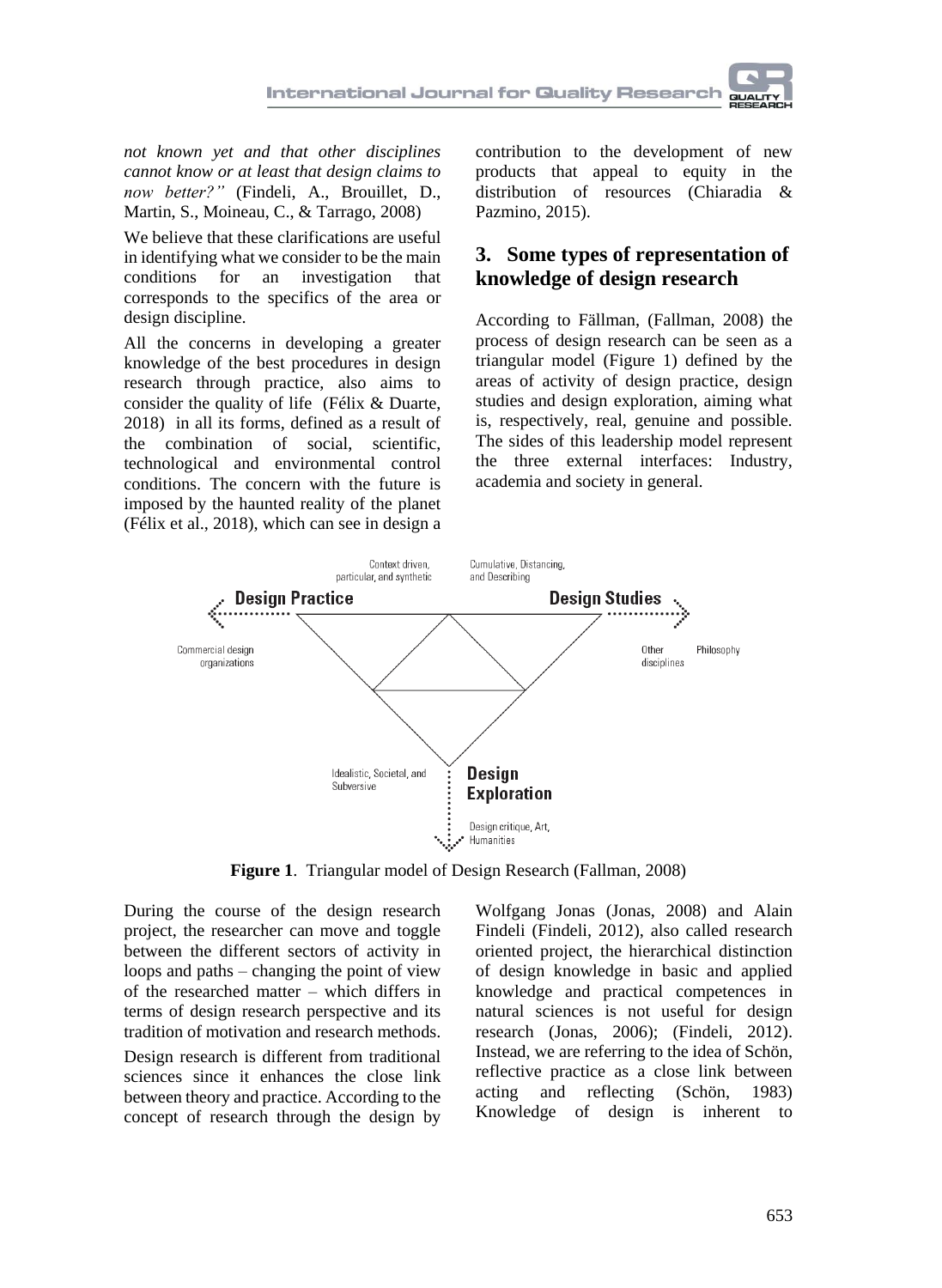

professional practice, within specific problems.

As a multidisciplinary field, design inherits traditions from other disciplines, implementing also the high standards of the dissemination of scientific knowledge.

Design research generates knowledge production that aims to inform and enable the present and future practice of design. The Knowledge in design provides reference information to develop future scenarios. In this regard, it goes beyond the present to active projective actions. The knowledge in Design is not just descriptive; it is also projective and instructive.

## **4. Materials and method**

In order to carry out the present research it was necessary to proceed with the theoretical foundation, which was based on the collection and bibliographical analysis, through which the thought produced internationally, on the outlines, challenges, methods and most relevant results of the research, in the Design area, was studied and systematised in depth. An analysis of the nature of Design research was also systematised and organised.

The analysis of contents was carried out from primary information gathering tools which consisted in the analysis of official decrees, photographs, letters, articles, etc. And as secondary sources were consulted books, theses, monographs.

The analysis of documents was carried out in libraries, official bodies, institutions, as well as in some reference works acquired for this purpose and relevant to the study in question.

The whole process of preparation and design of the instruments, previously mentioned, resulted from the research, analysis and treatment of the information collected during the bibliographical review.

Thus, we presented our data collection methods and their interpretation criteria, putting into action the concepts and methods

analyzed, at the theoretical level, in order to perceive its topicality and relevance, in an institutional context, allowing the development of valid ideas in the scientific universe. Our objective was to be able to perceive the problem treated with the as close as possible in order to describe experiences and theories that could serve as a study basis for other future situations.

## **5. Results**

It is necessary to continue to define the particularities, to design and to develop the design research landscape. According to (Sevaldson, 2010) the creation of models and the construction of methodology are two important areas for future research.

For the creation of models, it is important describe global models of some examples of practice, build a library of perspectives and specific approaches in the design research, discuss the theoretical and methodological implications of these perspectives, develop more models of theory construction, placing the research design in a wider context, including the philosophy of practice and the design science, relate design research with other science concepts natural, technological research, social sciences, humanities, etc., and transcribe these relationships to create authentic and relevant perspectives.

It is necessary to transcribe existing methods and theories in the most relevant areas, such as technology, natural sciences, grounded theories, ethnography, social studies, research in practice in other areas, in order to build a methodology.

Develop specific domain methodologies, train the ability to develop specific project methods, build thinking and visual analysis, develop ostensible writing practices, develop the relationship between text and visual material and develop interdisciplinary ways of working between disciplines and academic fields.

The main challenge now is to move from describing and understanding what design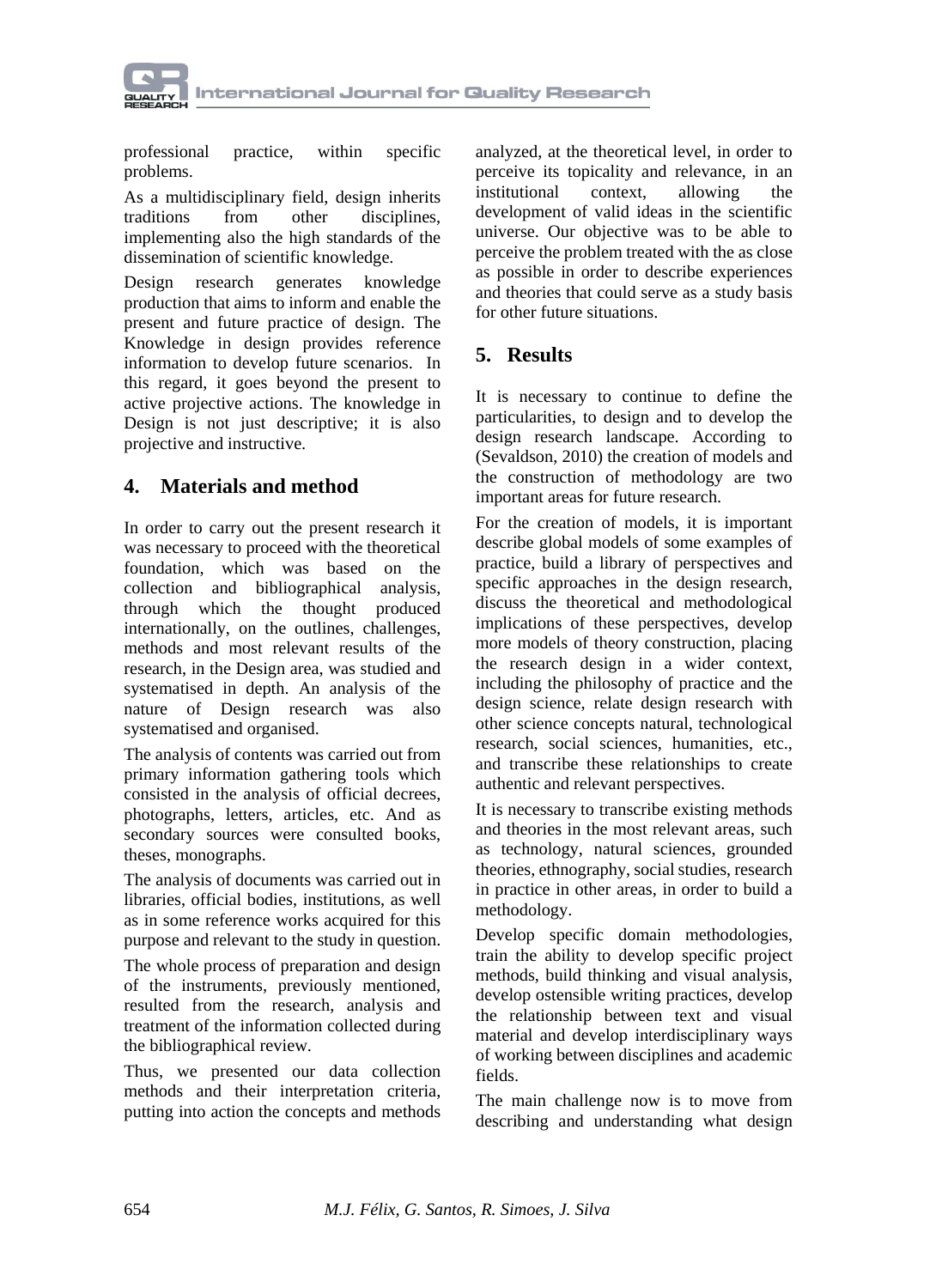International Journal for Quality Research

research is to a position where you begin to actively apply that research.

The production of knowledge, in practice, has a much greater potential than a mere deviation from academic research and claims an increasing prominence in the production of general knowledge between the fields of knowledge and society. This construction of tacit knowledge has great potential to produce the knowledge needed for a more sustainable future. There are several examples of projects that illustrate this type of knowledge ((Sevaldson, 2008), ranging from generalizable experiences of media creative processes to specific answers to the initial question of research.

The knowledge generated not in the traditional sense of scientific knowledge, is explicit and generalizable and basic research is evolving into applied research, outside the design offices. The project presents a specific approach to the relationship between practice and reflection.

It is now necessary to understand the area of design research in general and design research in particular, realizing its complexities in terms of knowledge production.

It is a very challenging task for the individual researcher to look at design research from a systemic perspective.

The main issue is not to sketch a perfect image, but to redefine the way we design our field. It is not in the unity and conformity of an area that its "maturity" shows itself, but in its "multiplicity", diversity and discourse. It seems, in fact, that design research is growing rapidly.

The rapid expansion of doctoral programs in design has created the need to form research units or groups that can publish and disseminate an increasing volume of work in the area. So far, some of these works have contributed to the development of new design practices, such as interaction design, sustainable design, service design, organizational design, universal design, and design for and development.

This is its positive side, but it is also true that design research is not always directed at shared issues or problems. Consequently, the interest is moderate and the impact on the area of design is irrelevant.

The problem of disconnection between research groups is that the design developed today is very technical and, as it is configured in large systems, has a significant impact on our lives. More research is needed to understand these systems and new links need to be established between researchers who study design and those who are doing research, which generates new and unprecedented products.

Bruce Archer was prescient in recognizing the relationship between two types of research: one, directly related to doing things, and the other, more concerned with understanding not only things themselves, but also the environment in which they are conceived, made and used.

The comprehensive taxonomy of design research that Archer (Archer, 1981) outlined in his article *"A view of the nature of design research"* in 1981 may not be the one he would adopt today, but the sense of wholeness it represented is something we need to recover. Archer was concerned with practice (praxeology, modeling, technology and metrics), understanding (taxonomy, history, axiology, philosophy and epistemology), and teaching. We would do well to recover Archer's broad view of design research and develop it with contemporary methods, themes and purposes.

## **6. Discussion and Conclusions**

The above observations provide us with two important criteria that research must be rigorous, conform to the usual scientific standards, must be relevant, and contribute to improving design practice. Research through design must be understood as having the properties of both design research and design research.

The idea of research, through design, also called practice-based research, still strives for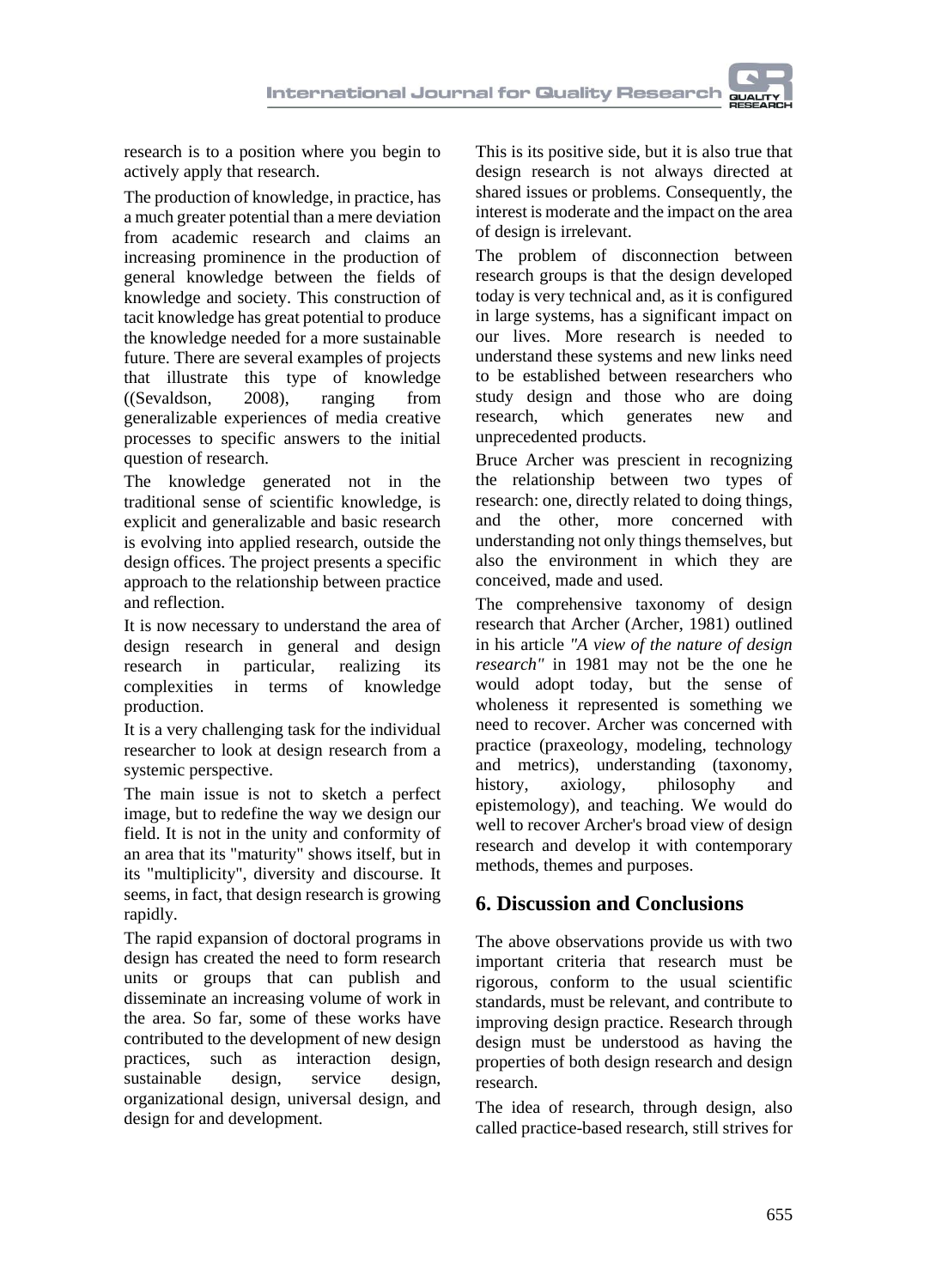methodological solidity and scientific recognition.

Many developments have been noted since the beginning of research through design but no real consensus has yet been reached, the main obstacle is of an epistemological nature. Research through design should have its place within the research project but should not be confused. Some researchers disagree about the epistemic function to be assigned to the design project within the research, because they consider that the result must be rigorous and relevant in the process of producing design knowledge. This is one of the crucial issues in design disciplines.

The relationship between theory and practice is important and necessary. The great challenge will be to explain how this contribution of practice to theory should be planned and operationalized.

Knowledge, experience and questions move in both directions, practice tends to incorporate knowledge, research tends to articulate knowledge. As mentioned above, design knowledge is related to epistemology. Taking up the question of the purpose of design research, the criteria that any project of design research should follow targeting three of the end users of design research who are interested in its production: the design research community, the design practice community and the design teaching community.

The type of knowledge and the part of the information considered relevant and valued by each of these communities differ. Hence the need for design researchers to consider these aspects when building their protocols and writing their final conclusions or reports.

Expressed in conventional terminology, the research community is interested in fundamental (fundamental) or theoretical (theoretical) knowledge, while the community of practitioners focuses on applied and useful knowledge and the community of educators, teachable and applicable knowledge. This means that there is no point in conducting design research if it

is not to improve the act of design and, consequently, the lives of the people involved, that is, presumably all of humanity. Consequently, the purpose of design research is directly linked to that of design, which means improving or maintaining the inhabitable world in all its dimensions, physical, psychic and spiritual.

In other words, in project-based research, one must look beyond the immediate production of the design project, without, however, neglecting the latter. The challenge for researchers and research teams is to "understand" the two potentialities mentioned above and the appropriate and accessible research issues.

In such a framework, there are naturally numerous potential and available research objects and projects. Contextual circumstances will help to determine which are the most appropriate for the planned research.

According to Findeli (2008), this is indeed a vast research programme, but is such an ambitious statement acceptable? Not if design scholars pretend that this is their private territory. But yes, if they believe they have a say in this very serious matter about describing and understanding how we inhabit the world and how some want to improve it.

One possible entry into the puzzle is to realize that the two potential issues, indicated above, are not really private property of design.

It is certain that almost no scientific discipline is completely foreign to our human condition and to the way the human being, individually and collectively, relates to the world. If we adopt a broad definition of the objects of design knowledge, then we definitely share these issues with several other disciplines. Trying to isolate a specific part of the world's phenomena and adapt it in the name of scientific design statements may not be the only possible way to ensure a specific domain of knowledge. We believe that, instead, it is the kind of questions design asks about these phenomena that constitute the originality of this discipline.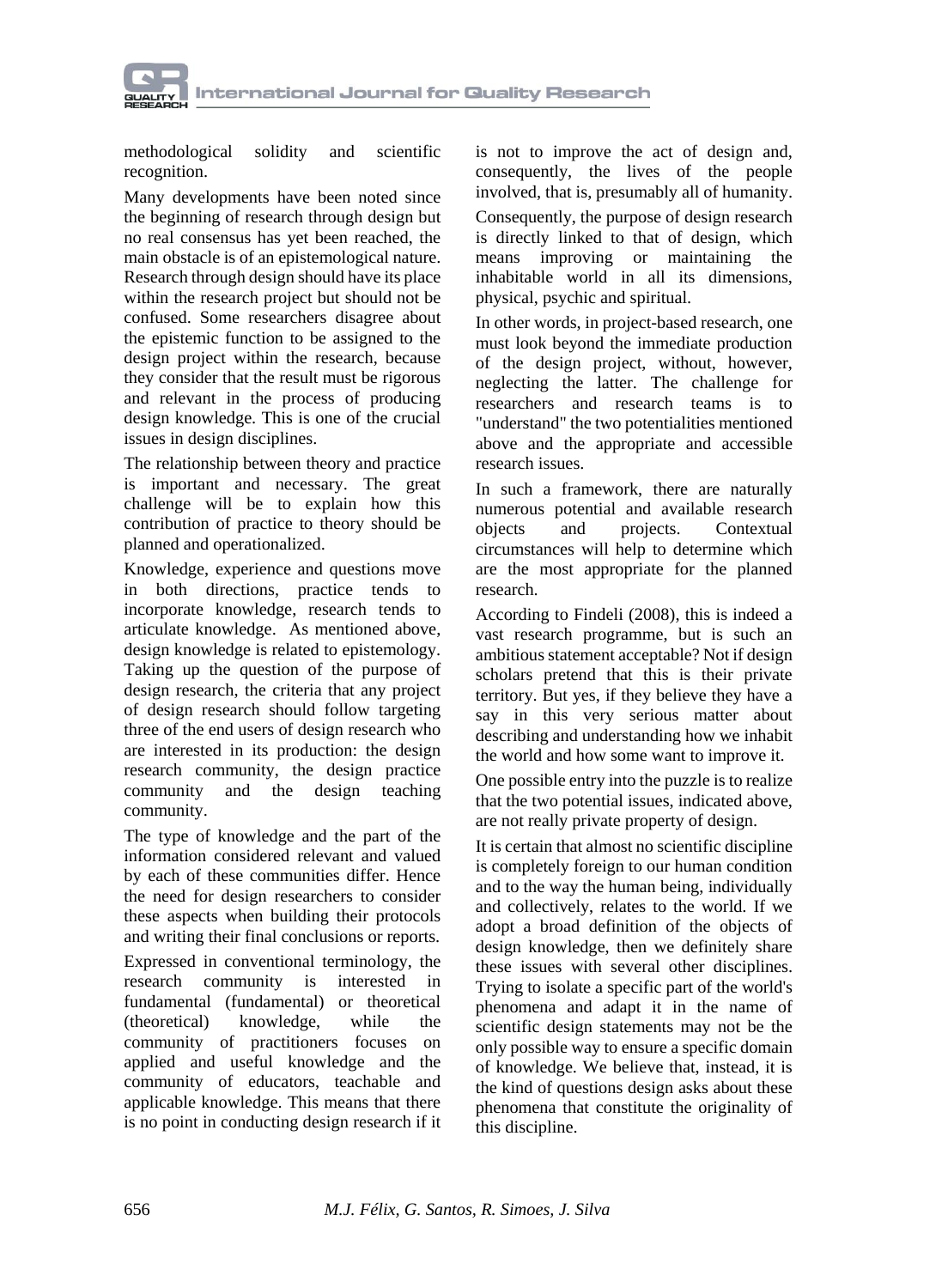The search for new and different ideas on the part of the industry will be the evidence of a split, difficult to overcome between academia and the market, about what constitutes the discipline. This split should not be resolved by the unilateral granting by the academy, otherwise design will not be able to assert itself as an object and field of investigation in the near future. This issue is particularly relevant in the current context of the reorganization of higher education and the consequent need for fundraising by laboratories and research units, as the only way to guarantee survival.

We are still building the right paradigm for design research. Building such a paradigm can be useful in the long term for design practice and education. We still know relatively little about design skills and that limits our proper study to mankind. This is the goal of design research.

The main challenge is to come forward with the description and with the understanding of what is design research, to achieve a position where we can start to actively outline this

specific area.

The production of knowledge in practice has a much greater potential than a mere curiosity of academic research. It is claiming a stronger focus in the production of general knowledge within the different domains and in society.

It is also more than just a construction of tacit knowledge; it has great potential to generate the knowledge that we need for a sustainable future. The development of a project is an example of these activities in the knowledge production.

It is, obviously, a challenging task to illustrate the area of design research in a systemic perspective, but it is necessary to continue defining the details, drawing and developing research scenarios, describing the global models, creating libraries of specific perspectives and approaches, debating the theoretical and methodological implications, developing more theoretical construction models, establishing the link between Design and other concepts from natural and social sciences, etc.

## **References:**

Alexander, C. (1964). *Notes on the Synthesis of form.* (Harvard University., Ed.). Cambridge.

Archer, L. B. (1965). *Systematic Method for Designers*. London: Council of Industrial Design.

- Archer, L. B. (1981). A View of the Nature of the Design Research. In R. Jacques, & J. A. Powell: *Design:Science:Method.* (pp. 30-47). Guilford, Surrey: IPC Bussiness Press Ltd.
- Asimow, M. (1962). *Introduction to design.* Englewood Cliffs, N.J.: Prentice-Hall.
- Bayazit, N. (2004). Investigating Design: A Review of Forty Years of Design Research. *Design Issues*, *20*, 16-29. https://doi.org/https://doi.org/10.1162/074793604772933739
- Bravi, L., Murmura, F., & Santos, G. (2017). Attitudes and behaviours of Italian 3D prosumer in the Era of Additive Manufacturing. *Procedia Manufacturing*. https://doi.org/10.1016/ j.promfg.2017.09.095

Broadbent, G., & Ward, A. (1969). *Design Methods in Architecture* (Lund Humph). London.

- Buchanan, R., Doordan, D., Justice, L., & Margolini, V. (1998). Doctoral education in design. *Proceedings of the Ohio Conference.* October 8-11 October, 1998. The School of Design, Carnegie Mellon University.
- Buchanan, R. (1992). Wicked Problems in Design Thinking. *Design Issues*. https://doi.org/10.2307/1511637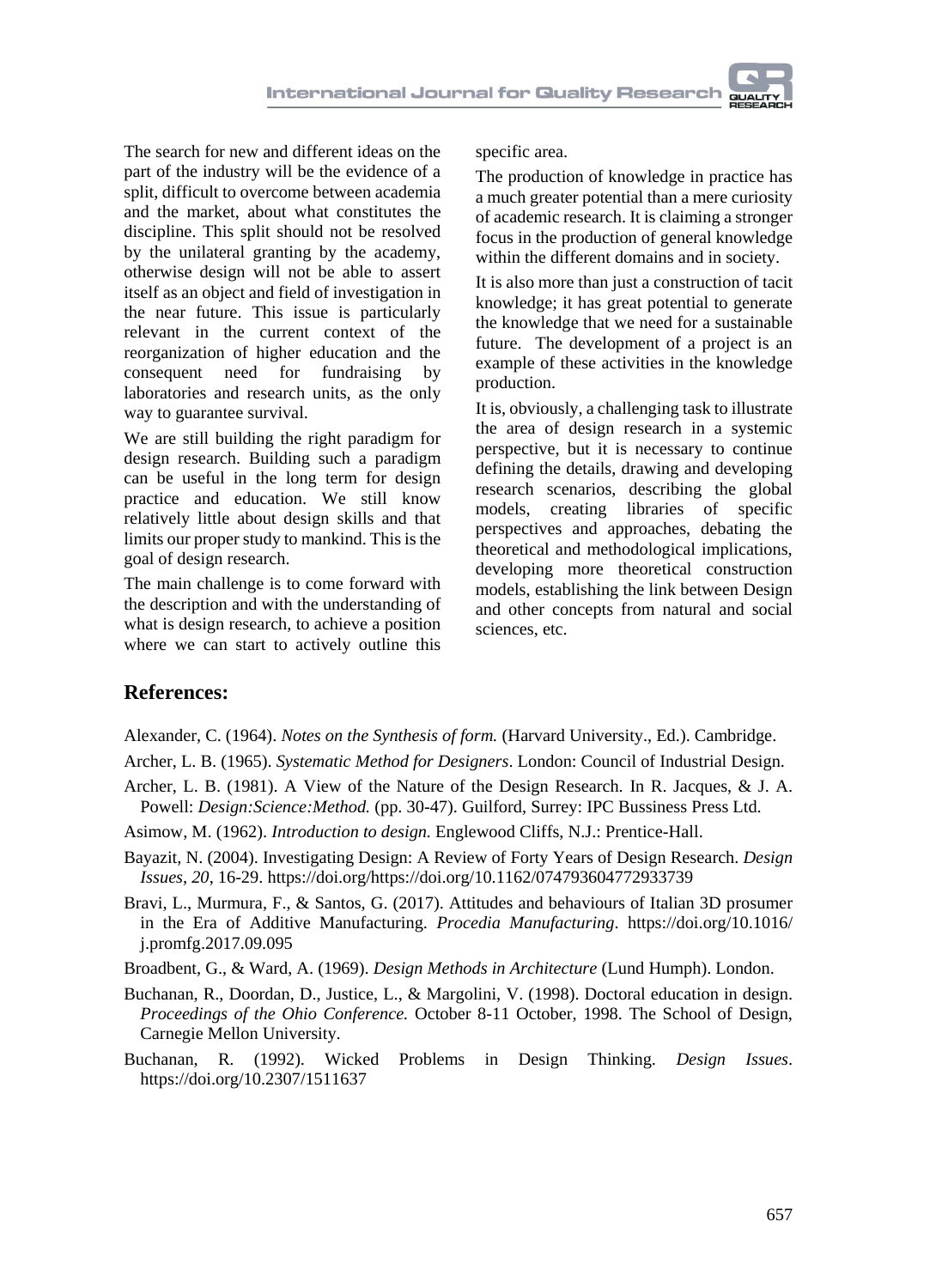- Buchanan, R. (1998). The Study of Design: Doctoral Education and Research in a New Field of Inquiry. *Doctoral Education in Design 1998: Proceedings of the Ohio Conference,* October 8-11, 6-7.
- Chiaradia, L. D., & Pazmino, A. V. (2015). Save the Bio: O design como ferramenta contra a perda da biodiversidade. *MIX Sustentável*, *1*(2).
- Cross, N. (1982). Designerly ways of knowing. *Design Studies*, *3*(4), 221-227. https://doi.org/https://doi.org/10.1016/0142-694X(82)90040-0
- Cross, N. (1984). *Developments in design methodology*. John Wiley & Sons Ltd, Ed. Chichester.
- Cross, N. (2000). Designerly Ways of Knowing: Design Discipline Versus Design Science. Design Plus Research. In S. Picazzaro, A. Arruda, & D. De Morales (Eds.), *Proceedings of the Politenico di Milano Conference.* (pp. 43-48). Politenico di Milano.
- Cross, N. (2006). *Designerly Ways of Knowing*. (N. Cross, Ed.). London: Springer London. https://doi.org/10.1007/1-84628-301-9\_1
- Doiro, M., Fernández, F. J., Félix, M., & Santos, G. (2017). ERP-machining centre integration: a modular kitchen production case study. *Procedia Manufacturing*, *13*, 1159-1166. https://doi.org/10.1016/j.promfg.2017.09.178
- Eastman, C. (1970). *On the Analysis of Intuitive Design Process*. Cambridge, MA: MIT Press.
- Evans, B., Powell, J. A., & Talbot, R. J. (1982). *Changing design*. UK: Wiley, Chichester.
- Fallman, D. (2008). The interaction design research triangle of design practice, design studies, and design exploration. *Design Issues*, *24*(3), 4-18. https://doi.org/10.1162/desi.2008.24.3.4
- Félix, M. J., & Duarte, V. (2018). Design and development of a sustainable lunch box, Which aims to contribute to a better quality of life. *International Journal for Quality Research*, *12*(4), 869-884. https://doi.org/10.18421/IJQR12.04-06
- Félix, M. J., Santos, G., Barroso, A., & Silva, P. (2018). The transformation of wasted space in urban vertical gardens with the contribution of design to improving the quality of life. *International Journal for Quality Research*, *12*(4), 803-822. https://doi.org/10.18421/IJQR12.04-02
- Findeli, A., Brouillet, D., Martin, S., Moineau, C., & Tarrago, R. (2008). Research Thrugh Design and Transdiciplinarity: A tentative contribution to the methodology of Design Research. In *Swiss Design Network Symposium* (pp. 67-91). Berne Switzerland.
- Findeli, A. (2012). Searching for Design Research Questions: Some conceptual Clarifications. In S. Grand & W. Jonas (Eds.) *Mapping Design Research* (pp. 123-134). Barcelona/Basel: Birkhauser Architecture ©.
- Friedman, K. (2003). Theory construction in design research: criteria: approaches, and methods. *Design Studies*, *24*(6), 507-522.
- Fuller, R. B., & McHale, J. (1963). *World Design Science Decade, 1965-1975: Five Two-year Phases of a World Retooling Design Proposed to the International Union of Architects for Adoption by World Architectural Schools*. World Resources Inventory, Southern Illinois University.
- Glanville, R. (1981). Why design Research. In R. Jacques, & J. A. Powell (Eds.), *Design:Science:Method* (pp. 86-94). Portsmouth, Uk: Westbury House.
- Gregory, S. A. (1966). The Design Method. In Springer Science (Ed.), *The Design Method*. New York. https://doi.org/10.1007/978-1-4899-6331-4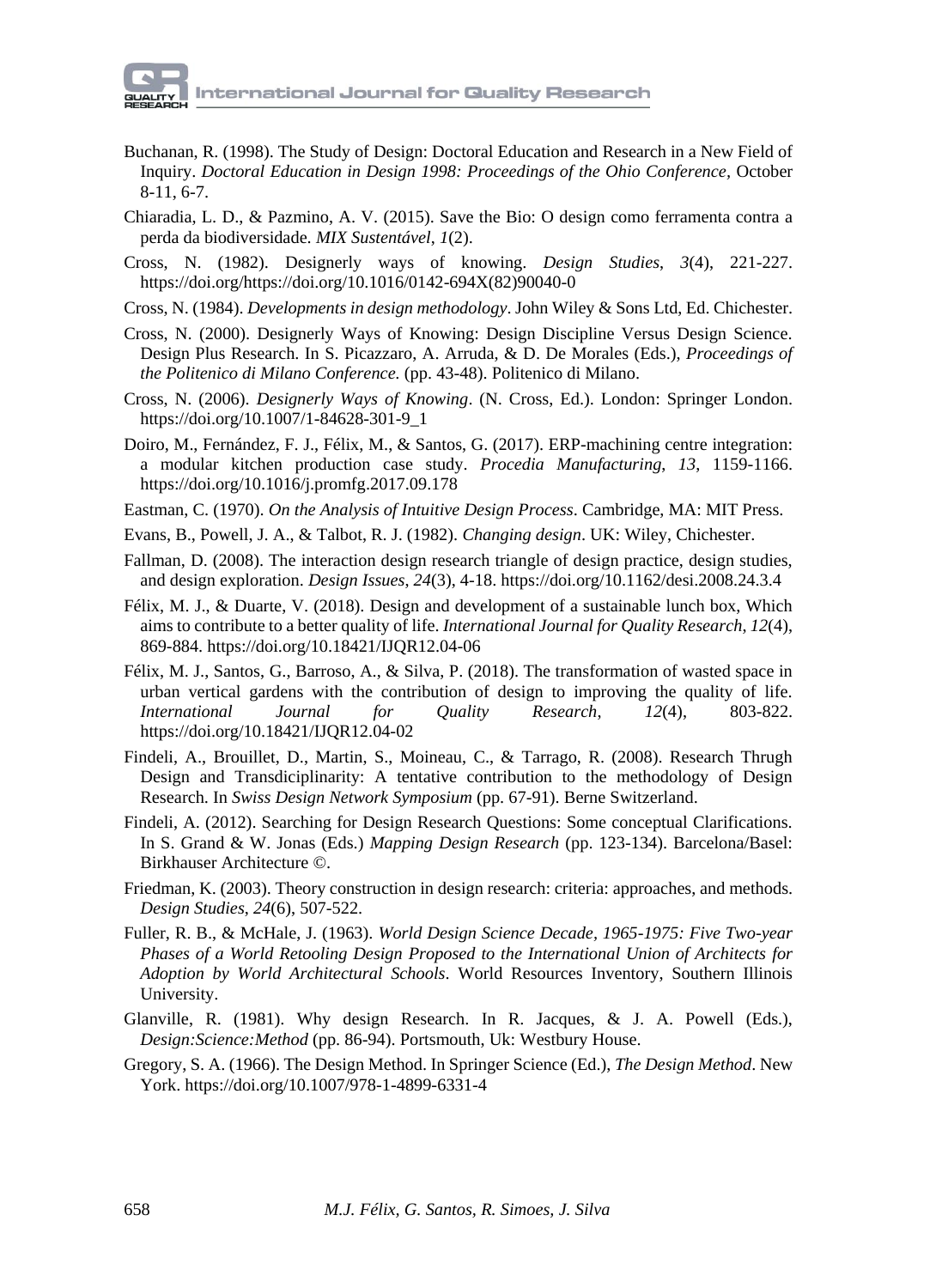- Guerrini, L. (2001). Cultural shift: The role of Italian Design in the doctoral programme approach. In *Guerrini, Notes on Doctoral Research in Design, Contribuitions from the Politecnico di Milano*. Milano, Italy: Serie di Architettura e design, FrancoAngeli.
- Hubka, V., & Eder, W. E. (1989). Design Education and Design Science. In S. Neaman *International Workshop. The Place of Design in the Engineering School* (pp. 31-55). Haifa, Israel: S. Neaman Press.
- Hubka, V. (1978). *Konstruktionsunterricht an Technischen Hochschulen (Design Education at Technical Universities)* (Konstanz).
- Hubka, V. (1974a). Konstruktionswissenschaft (Design Science). *VDI-Zeitschrift*, *116*(*11*), 899- 905, & (13), 1087-1094.
- Hubka, V. (1974b). *Theorie der Maschinensysteme (Theory of Machine Systems)*. Berlin/Heidelberg: Springer-Verlag.
- Hubka, V. (1976). *Theorie der Konstruktionsprozesse (Theory of Design Processes)*. Springer-Verlag.
- Hubka, V. (1982). *Principles of Engineering Design*. Guilford, UK: Butterw orth Scientific Press.
- Hubka, V. (1988). *Practical studies in systematic design.* Butterworths.
- Hubka, V., & Eder, W. E. (2012). *Design Science: Introduction to the Needs, Scope and Organization of Engineering Design Knowledge*. Springer London.
- Jacques, R., & Powell, J. A. (1981). Design Research Society, Portsmouth Polytechnic, Design, science, method. In *Proceedings of the 1980 Design Research Society conference. Portsmouth:* Westbury House.
- Jonas, W. (2006). Research through DESIGN through research a problem statement and a conceptual sketch. *Kybernetes*. https://doi.org/10.1108/03684920710827355
- Jonas, W. (2008). Design Research and its Meaning to the Methodological Development of the Discipline. In *Design Research Now* (pp. 187–206). https://doi.org/10.1007/978-3-7643- 8472-2\_11
- Jones, J. C. (1970). *Design Methods.* Chichester, UK: Wiley.
- Jones, J. C. (1977). How My Thoughts About Design Methods Have Changed During the Years. *Design Methods and Theories*, *11*(1), 50-62.
- Jones, J. C., & Thornley, D. G. (1962). Conference on design methods*.* Paper presented at the *Conference on Systematic and Intuitive Methods in Engineering, Industrial design, Architecture and Communications*, London, September 1962 / edited by J.C. Jones and C.G. Thornley. Oxford : Pergamon Press, 1963.
- Lawson, B. (1983). *How Designers Think, The Design Process Semystified*. New York, USA: John Wiley & Sons,.
- Luck, R. (2006). Design Research: Past, Present and Future a national symposium to celebrate 40 years. *Design Research,Past,Present and Future. Design Research Quarterly*, *1*(1), 19-20.
- Pahl, G., & Beitz, W. (1984). *Engineering Design.* London: Design Council.
- Polanyi, M. (1974). *Personal Knowledge.* Chicago: University of Chicago Press.
- Rittel, H. W. (1972). Second-generation Design Methods. In *Developments in Design Methodology* (pp. 317-327). Chichester, UK: John Wiley.
- Rowe, P. (1987). *Design Thinking.* MIT press Cambridge.